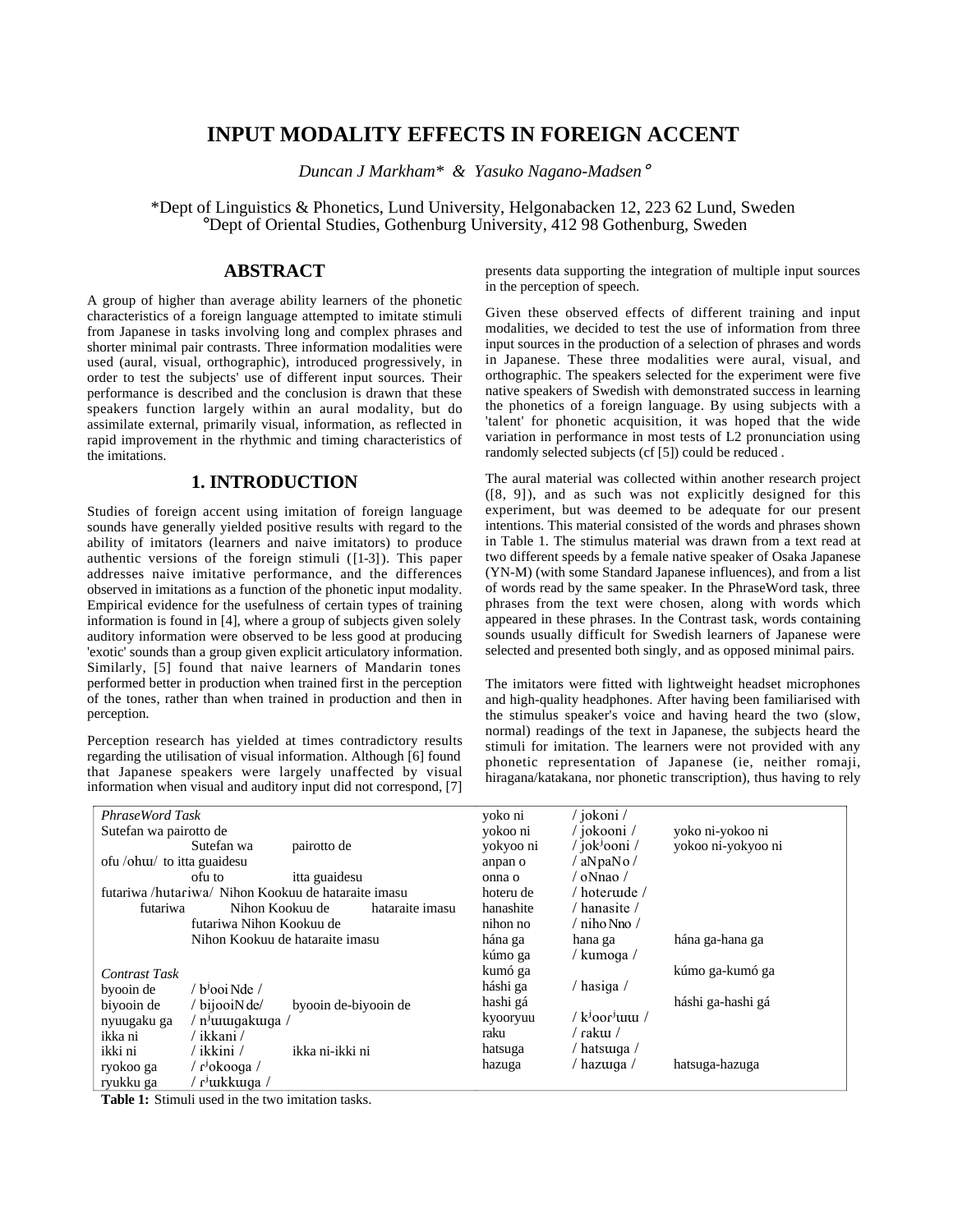solely on auditory input. In the PhraseWord task, each stimulus phrase was hear three times at each speed, and then the stimuli for imitation were presented. The stimuli were at first single words from the phrase and gradually became more complex (subphrases and then whole phrases). Each stimulus presentation consisted of two instances of the item, which was then imitated by the subject. A total of three presentations were made for each stimulus, yielding three imitations per subject per stimulus. In the Contrast task, subjects only had one opportunity to imitate the stimulus (one presentation).

### **2. VISUAL AND ORTHOGRAPHIC TESTS**

Six months after the aural trial, the speakers were shown a video of the Japanese speaker reading the text and then the individual words and phrases. It was hypothesised that the visual input would provide extra information for the speakers as to the movements necessary to produce some of the sounds. There is some support, though almost entirely theoretical, for the notion of language specific 'settings' which are articulatory configurations typical to a given language [10-12]. If these settings exist, it was hypothesised that the visual information should provide peripheral cues to the nature of the setting for Japanese.

The video was prepared by getting the Japanese speaker to imitate herself, using the original test stimuli used on the five subjects. The video image covered from just below the speaker's chin to just below the speaker's cheek-bones. These imitations — which were very close to the originals — thus recreated the articulatory and tempo information of the original stimuli. The original stimulus recording was then dubbed onto the video tape, synchronised to the imitations by the Japanese speaker. This resulted in a video recording containing the original stimulus presentation and synchronised lip movements. In at least 80% of cases, the timing of the visual information was so close that naive watchers could not readily see any discrepancy in phasing between the visual and audio signals.

A large (30 inch) television set was placed close to the observation window of the recording booth so that subjects had a good and unobstructed view of the entire screen through this window. The audio signal from the VCR was fed into the studio via a headphones connection. In this way, the subjects heard exactly the same stimuli as in the original aural task, but with new, visual, information added.

After completing the two imitation tasks, the recording session was interrupted for approximately 10 minutes, and the subjects chatted with one of the investigators. During this time the investigator asked the subjects how they had found the imitation task with the new (visual) information, and whether they had noticed anything about Japanese which they hadn't thought about in the solely auditory imitation task conducted six months prior. The speakers then watched the instruction video again, but this time with a romaji (Roman character) transcription of the material presented on the television screen along with the visual articulatory information, and completed the imitation tasks once more.

#### **2.1 Speakers' Subjective Reactions**

All speakers commented on the fact that Japanese seemed to be articulated with very little lip movement, and with spread lips. Three of the five subjects also thought that the large movements which did occur were vertical *jaw* movements. All said that they had been helped on occasion by the visual information in deciding

how a perceptually difficult sound might be articulated. However, not all liked being presented with visual information. One subject thought that the visual signal was more of a distraction than help, yet at the same time admitted that it had been useful once or twice.

The orthographic information was not commented on explicitly by most speakers. One speaker said, however, that she had tried to ignore it as far as possible, as she felt that orthography in general was usually misleading when trying to learn unfamiliar sounds. Another speaker (who had found the visual info a distraction) also felt that orthography was too often a trap, especially as she noticed that the phonetic value of some of the romaji graphemes (or perhaps her perception of the acoustic signal) did not relate to her expectations of the values of Roman characters (this related especially to the  $\sqrt{\rho'}$  and  $\sqrt{\rho'}$  phonemes, written as  $\langle r, r \rangle$ .

## **3. RESULTS AND DISCUSSION**

It was our hypothesis that the two input modalities would have different effects on the imitators. It was thought that the visual signal would provide information regarding labiality, and general labial and mandibular positioning and movement. The orthographic information was expected to help speakers in repairing potential segment miscategorisations, especially with regard to the realisations of  $/r$ , h  $[\phi]$ , and  $\pi$   $[\tilde{\mathbf{w}}]$  and palatalised phonemes. It was also thought that the orthographic representation of phonetic geminates would lead to an improvement in their production. Negative effects were also predicted, with /h/ expected to become labiodental, as romaji uses  $\leq f$  for the conditioned allophone of this phoneme,  $\int f /$  to become more rhotic (approximant or trill-like) than the native Japanese tap realisation, and devoiced vowels to become fully voiced (voiced and devoiced vowels are not differentiated in romaji).

#### **3.1 Imitation Problems and Accent Scores**

The imitations in the first test were scored by the speaker of Japanese for degree of foreign accent. A 7-point scale, ranging from "0" (definitely native) to "6" (very strong foreign accent), was used. The imitations were *not* scored for closeness of imitation to the original. As can be seen in Figures 1 (PhraseWord task) and 2 (Contrast task), the obtained scores were not very good, with mean scores ranging between 3.5 and 5.1. For the PhraseWord task, two-tailed paired t-tests of inter-speaker accent scores yielded values of  $t$  at  $p \leq 0.05$  or better for speaker SE against all other speakers, and for speakers AE and AO against speakers CN and EB. However, in the Contrast task, different results obtained, with AO being the only speaker yielding a *t* value with p<0.05, against all other speakers. Speakers SE and AO were the only imitators to receive scores of 0 or 1 for any of their imitations in the tasks where their scores differed significantly from the remaining speakers.

The stimuli in the PhraseTask contained the following words and segment sequences found to be produced especially poorly by the subjects:

/**huta**riwa, o**hut**o/  $\rightarrow$  [ $\phi^{\text{up}}$ t] where  $\phi$  was often reproduced as a velar or labiovelar fricative (Swedish ß), presumably because the low frequency noise spectra are similar for all three sounds. In addition, the /hut/ sequence, where the / $ui$  is devoiced, sounded tense, as if the two consonants belonged to a single syllable onset, with a short fricative and long stop  $[\phi t$ t:], whereas the sequence in Japanese is a perceptibly less tense[ $\phi^{\text{up}}(t)$ ]. This did not occur in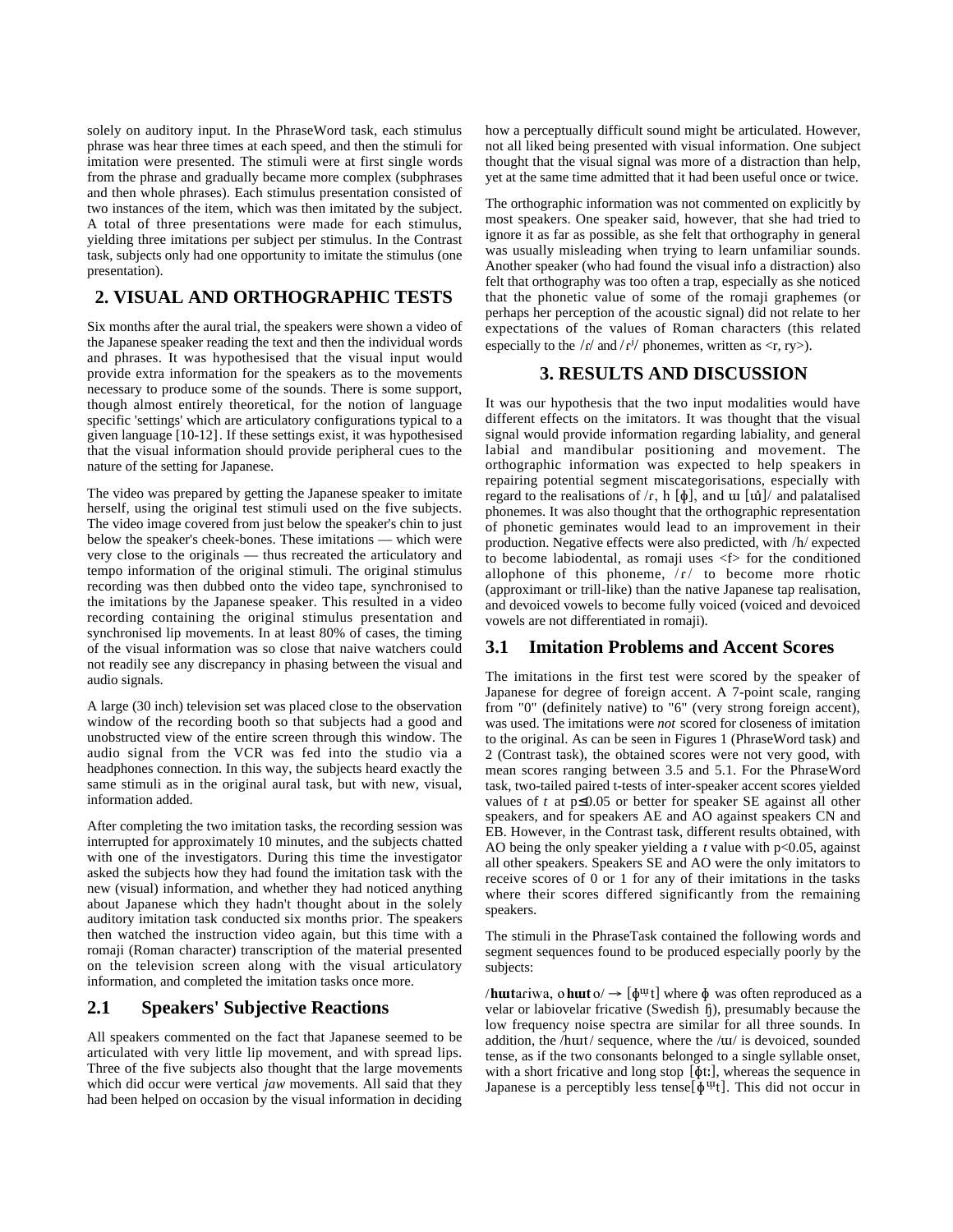

Figures 1 & 2: Mean accent scores for five subjects in PhraseWord task (n=20) and Contrast task (n=35)

*ofuto*, as the first syllable appeared to be perceived as more prominent, and the fricative was then assigned to the coda of the first syllable.

The  $\sqrt{w}$  in Japanese is usually transcribed as  $[w]$ , but is in fact an unrounded bilabial approximant similar to  $[\gamma]$ . The subjects' productions sounded like  $[w]$  in all cases. The triphthong in  $\gamma$ g**urai**desu $\rightarrow$  [ $\check{\gamma}$ ãi] was produced as [wai] by all speakers.

In the Contrast task, single words and minimal pairs contrasting features such as palatalisation, quantity, pitch accent, and voicing were imitated. All speakers produced acceptable unpalatalised velar stops, despite the fact that this is usually a problem for Swedish learners of Japanese (Swedish often has prevelar offsets for these stops, whereas Japanese has palatalised and normal velar stop phonemes), whilst all were poor in differentiating between the sequences  $/b<sup>j</sup>ooiNde/$ ,  $/b<sup>j</sup>iooiNde/$ . The pitch accent contrasts were also very poorly produced for many words. Despite the fact that the Contrast task only allowed one imitation attempt, and emphasised difficult contrasts, the mean scores of all speakers except SE were in the order of approximately one score field better than in the PhraseWord task.

#### **3.2 Input Modality Effects**

The first observation must be that there was considerable overall improvement for all speakers from the audio to the visual stage of

the experiment. Part of this improvement may be due to a training effect, considering its magnitude, although we were rather surprised. Six months had passed between the two stages, the subjects had not had any further exposure to Japanese, and the subjects had not been aware that there would be any further experiments after the audio stage, so had no reason to want to retain any of the information or representations they had gained in the first stage. However, the *nature* of these speakers was such that they all harboured a curiosity for phonetics and languages, and thus may exceed our expectations for information retention. The most striking improvement was in the quality of the intonational prosody, which obviously cannot be an effect of the visual signal, although it might not be inconceivable that *rhythmic* information reinforced by the visual signal and reflected in the imitations improved the perceived quality of the intonation.

The results of the aural test revealed difficulties in imitating certain consonants. After the addition of visual input, consonant quality improved dramatically for some problem sounds such as /h and  $w/$ . The tap realisation of  $/r/$ , and the plain/palatalised consonant contrast were problematic for most imitators, and despite predictions of improvement after addition of orthographic information, any change was found to be largely speakerdependent.

Unexpectedly, clear improvements in vowel quality were found in the visual test, with further improvements, of lesser magnitude, for the orthographic test. These changes largely involved utterancefinal vowels in stimuli like *hoterude* and *hana ga*, and may also have related to vowel quantity or termination. Improvement in vowel quality was negligible for the PhraseWord task.

Improvements probably attributable to visual information were observed for /w/ and /h[ $\phi$ ]/ (sounded as if there was decrease in rounding and dentality respectively, and shortening of the latter in /hüt/), and in the /üai/ triphthong. In the latter case, it is proposed that the observable small jaw movement associated with the triphthong was sufficiently different from the excursion posited for the imitators'  $[wai]$  renditions, that a revision of the production model resulted. Other improvements which may have resulted due to timing/rhythmic information in the signal were generally better vowel quantity and quality (/e/ and /a/ had been too central), though this conclusion can only be speculative.

Several other improvements not obviously attributable to the new information source involved VOT in word initial stops, the production of  $\Gamma/\Lambda$  as a tap instead of a trill, and the velar nasal realisation of the mora nasal in /aNpa*N*o/.

In the orthographic test, very few systematic improvements were seen. Individual subjects improved for some segments, but there was no obvious regularity across the board. In general it can be said that there was perhaps little room for group improvement after the visual test. The remaining problems were of a largely individual nature. The two most noticeable remaining effects were not attributable to the new orthograhic information, being pitch and vowel quality.

Individual improvement which might be derived from orthographic information involved /h/ for CN, /hoterude/ for SE ([d] instead of  $\lceil \frac{r}{\epsilon} \rceil$ ), and  $\frac{r}{\epsilon}$  for EB. Speakers who had introduced additional syllables in long stimuli due to short-term memory failures (eg, *futaridiwa*) did not do so in this final test.